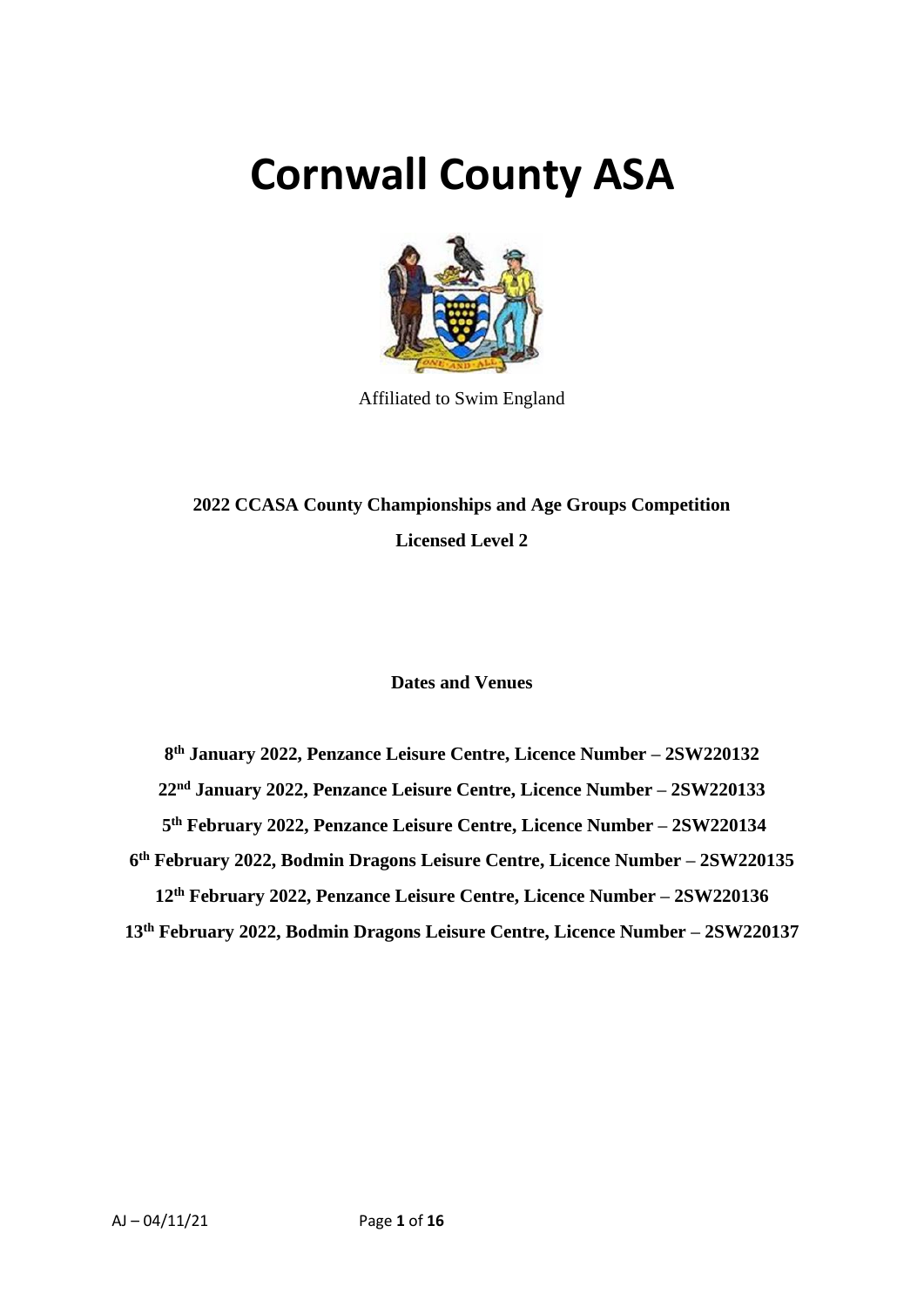# **2022 Schedule of Events**

| <b>SESSION 1</b>   | <b>SESSION 2</b>   | <b>SESSION 3</b>              | <b>SESSION 5</b>   | <b>SESSION 7</b>                                       | <b>SESSION 9</b>         |
|--------------------|--------------------|-------------------------------|--------------------|--------------------------------------------------------|--------------------------|
| <b>Penzance</b>    | <b>Penzance</b>    | <b>Penzance</b>               | <b>Bodmin</b>      | <b>Penzance</b>                                        | <b>Bodmin</b>            |
| 8/01/2022          | 22/01/2022         | 05/02/2022                    | 06/02/2022         | 12/02/2022                                             | 13/02/2022               |
| Warm up            | Warm Up            | Warm Up                       | Warm Up            | Warm Up                                                | Warm Up                  |
| 10:30              | 10:30              | 10:30                         | 10:30              | 10:30                                                  | 10:30                    |
| <b>Start 11:00</b> | <b>Start 11:00</b> | <b>Start 11:15</b>            | <b>Start 11:15</b> | <b>Start 11:15</b>                                     | <b>Start 11:15</b>       |
| 800m Free          | 1500m Free         | 400m Free                     | 200m Free          | 400m IM M                                              | 200m Free M              |
| M&F                | M&F                | M, HDW                        | F, HDW             | <b>HDW</b>                                             | <b>HDW</b>               |
| (Mixed)            | (Mixed)            |                               |                    |                                                        |                          |
|                    |                    | 400m Free                     | 200m IM            | <b>400m IM F</b>                                       | 200m IM F                |
|                    |                    | F                             | M                  | <b>HDW</b>                                             | <b>HDW</b>               |
|                    |                    | <b>HDW</b>                    | <b>HDW</b>         |                                                        |                          |
|                    |                    | 50m Breast                    | 50m Fly            | 100m Back                                              | 50m Back M               |
|                    |                    | M                             | $\mathbf F$        | M                                                      |                          |
|                    |                    | 50m Breast                    | 50m Fly            | 100m Back F                                            | 50m Back F               |
|                    |                    | F                             | M                  |                                                        |                          |
|                    | <b>Break</b>       |                               |                    | 15minutes                                              |                          |
|                    |                    | Finals X 12   Finals X 12     |                    | Finals X <sub>12</sub>                                 | Finals X <sub>12</sub>   |
|                    | <b>Interval</b>    |                               |                    | Approx. 45 minutes includes lunch, presentations, swim |                          |
|                    |                    | down & warm-up                |                    |                                                        |                          |
|                    |                    | <b>SESSION 4</b>              | <b>SESSION 6</b>   | <b>SESSION 8</b>                                       | <b>SESSION 10</b>        |
|                    |                    | <b>Estimated</b>              | <b>Estimated</b>   | <b>Estimated</b>                                       | <b>Estimated</b>         |
|                    |                    | warm up                       | warm up            | warm up                                                | warm up                  |
|                    |                    | 13.30                         | 13.30              | 13.30                                                  | 13.30                    |
|                    |                    | <b>Start 14.15</b>            | <b>Start 14.15</b> | <b>Start 14.15</b>                                     | <b>Start 14.15</b>       |
|                    |                    | <b>TBC</b>                    | <b>TBC</b>         | <b>TBC</b>                                             | <b>TBC</b>               |
|                    |                    | 200m                          | 200m Back          |                                                        | 100m Breast              |
|                    |                    |                               |                    | 200m Fly M                                             |                          |
|                    |                    | <b>Breast M</b>               | M                  | <b>HDW</b>                                             | M                        |
|                    |                    | <b>HDW</b>                    | <b>HDW</b>         |                                                        |                          |
|                    |                    | 200m                          | 200m Back          | 200m Fly F                                             | 100m Breast              |
|                    |                    | <b>Breast F</b><br><b>HDW</b> | <b>FHDW</b>        | <b>HDW</b>                                             | F                        |
|                    |                    | 100m IM                       | 100m Fly           | 50m Free M                                             | 100m Free                |
|                    |                    | M                             | M                  |                                                        | M                        |
|                    |                    | <b>100m IM F</b>              | 100m Free          | 50m Free F                                             | 100m Fly<br>$\mathbf{F}$ |
|                    |                    |                               | F                  |                                                        |                          |
|                    | <b>Break</b>       |                               |                    | 15 minutes break                                       |                          |
|                    |                    | <b>Finals 12</b>              | <b>Finals 12</b>   | <b>Finals 12</b>                                       | Finals X 24              |
|                    |                    | <b>Estimated</b>              | <b>Estimated</b>   | <b>Estimated</b>                                       | <b>Estimated</b>         |
|                    |                    | finish TBC                    | finish TBC         | finish TBC                                             | finish TBC               |
|                    |                    |                               |                    |                                                        |                          |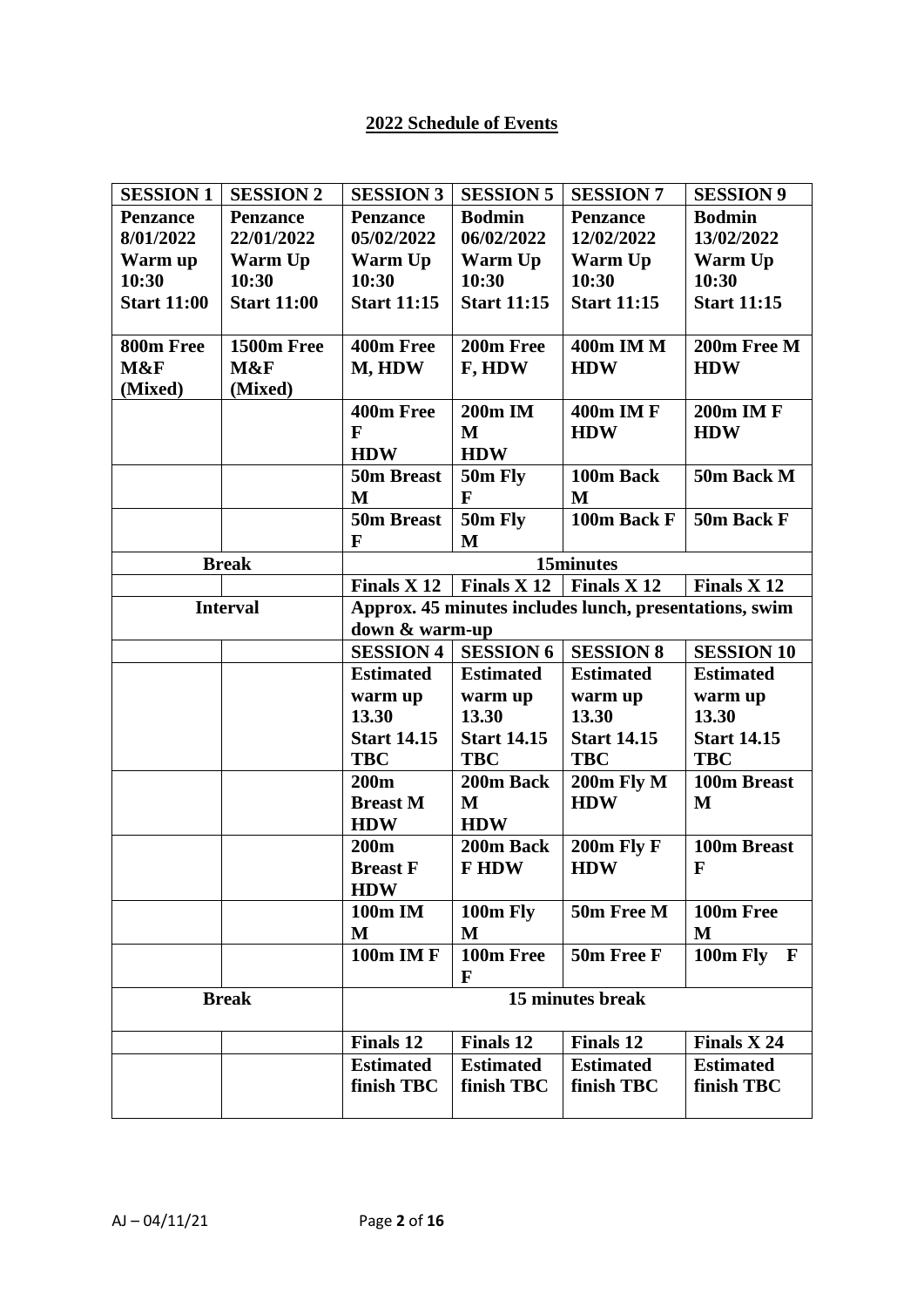# **2022 Qualifying Times**

|                         |          |                    |                    |                    |                                      | 16 &               |
|-------------------------|----------|--------------------|--------------------|--------------------|--------------------------------------|--------------------|
| <b>Boys</b>             | 10 11    | 12                 | <u>13</u>          | 14                 | 15                                   | Over               |
| 50m Freestyle           | 45.48    | 44.04              | 35.00              | 34.17              | 30.67                                | 29.74              |
| 100m Freestyle          | 1.47.16  | 1.30.34            | 1.17.47            | 1.15.82            | 1.08.28                              | 1.05.10            |
| 200m Freestyle          | 2.54.59  | 2.54.59            | 2.42.05            | 2.41.67            | 2.41.67                              | 2.15.86            |
| 400m Freestyle          | 6.28.62  | 6.10.00            | 5.51.88            | 5.21.22            | 4.48.42                              | 4.39.51            |
| 800m Freestyle          | ******** | 13.56.00           | 13.35.32           | 12.07.72           | 11.24.78                             | 10.39.22           |
| 800m Freestyle          |          |                    |                    |                    | Also open to those that meet 400m QT |                    |
| 1500m Freestyle         | ******** | 22.50.00           | 22.37.00           | 21.39.14           | 20.31.61                             | 19.52.25           |
| 1500m Freestyle         |          |                    |                    |                    | Also open to those that meet 400m QT |                    |
| <b>50m Breaststroke</b> | 59.11    | 58.93              | 48.65              | 48.19              | 45.69                                | 40.91              |
| 100m Breaststroke       | 2.02.33  | 1.47.54            | 1.40.62            | 1.40.62            | 1.36.18                              | 1.36.18            |
| 200m Breaststroke       | 3.48.28  | 3.40.98            | 3.40.98            | 3.34.54            | 3.34.54                              | 3.28.00            |
| <b>50m Butterfly</b>    | 55.80    | 52.62              | 38.82              | 36.11              | 33.92                                | 33.35              |
| 100m Butterfly          | 1.50.00  | 1.35.40            | 1.32.00            | 1.28.97            | 1.24.46                              | 1.16.69            |
| 200m Butterfly          | 3.38.00  | 3.30.00            | 3.13.00            | 2.57.03            | 2.57.03                              | 2.34.50            |
| <b>50m Backstroke</b>   | 50.51    | 50.18              | 47.95              | 41.43              | 41.43                                | 34.61              |
| 100m Backstroke         | 1.47.64  | 1.43.59            | 1.31.31            | 1,29.40            | 1.29.04                              | 1.13.07            |
| 200m Backstroke         | 3.14.33  | 3.08.90            | 2.49.73            | 2.46.31            | 2.46.31                              | 2.29.54            |
| 100m IM                 | 1.51.62  | 1.46.16            | 1.35.98            | 1.26.59            | 1.25.57                              | 1.18.00            |
| 200m IM                 | 3.25.50  | 3.19.69            | 3.19.69            | 3.00.09            | 2.54.53                              | 2.38.68            |
| 400m IM                 |          | 7.16.82            | 7.08.00            | 6.50.61            | 5.32.20                              | 4.56.68            |
|                         |          |                    |                    |                    |                                      |                    |
|                         |          |                    |                    |                    |                                      | 16 &               |
| <b>GIRLS</b>            | 10 11    | 12                 | 13                 | 14                 | 15                                   | Over               |
| 50m Freestyle           | 49.16    | 43.20              | 35.69              | 33.70              | 32.00                                | 31.69              |
| 100m Freestyle          | 1.51.33  | 1.23.84            | 1.16.15            | 1.15.23            | 1.10.37                              | 1.10.37            |
| 200m Freestyle          | 3.51.97  | 3.13.56            | 2.52.79            | 2.45.65            | 2.38.63                              | 2.33.92            |
| 400m Freestyle          | 7.00.60  | 7.00.60            | 6.26.55            | 6.26.55            | 5.36.19                              | 5.36.19            |
| 800m Freestyle          | ******** | 12.54.65           | 12.50.73           | 12.18.60           | 11.40.49                             | 11.40.49           |
| 800m Freestyle          |          |                    |                    |                    | Also open to those that meet 400m QT |                    |
| 1500m Freestyle         | ******** | 30.53.20           | 27.50.82           | 25.08.81           | 22.10.85                             | 22.10.85           |
| 1500m Freestyle         |          |                    |                    |                    | Also open to those that meet 400m QT |                    |
| <b>50m Breaststroke</b> | 1.09.00  | 50.25              | 48.63              | 48.63              | 47.28                                | 47.28              |
| 100m Breaststroke       | 2.07.10  | 1.49.36            | 1.46.68            | 1.46.68            | 1.42.22                              | 1.42.22            |
| 200m Breaststroke       | 4.16.63  | 4.16.63            | 4.01.93            | 4.01.93            | 3.28.60                              | 3.17.78            |
| <b>50m Butterfly</b>    | 54.25    | 43.78              | 39.62              | 39.62              | 37.76                                | 37.76              |
| 100m Butterfly          | 1.45.92  | 1.46.05            | 1.45.87            | 1.45.87            | 1.29.88                              | 1.29.88            |
| 200m Butterfly          | 4.06.00  | 3.12.24            | 3.12.24            | 3.12.24            | 3.10.91                              | 3.10.91            |
| <b>50m Backstroke</b>   | 56.03    | 43.25              | 40.63              | 38.85              | 36.35                                | 36.35              |
| 100m Backstroke         | 1.54.51  | 1.29.73            | 1.26.84            | 1.25.69            | 1.25.69                              | 1.23.66            |
| 200m Backstroke         | 3.18.25  | 3.24.30            | 3.12.53            | 3.07.46            | 2.57.27                              | 2.55.67            |
| 100m IM                 | 1.55.75  | 1.37.28            | 1.31.39            | 1.31.28            | 1.25.00                              | 1.21.34            |
| 200m IM<br>400m IM      | 3.39.00  | 3.32.59<br>7.25.66 | 3.24.28<br>6.44.24 | 3.24.28<br>6.31.45 | 2.57.82<br>6.15.84                   | 2.55.83<br>6.15.84 |

# **For 400m IM, 800m Freestyle and 1500m Freestyle the qualifying time in the '12' column refers to age group 11/12**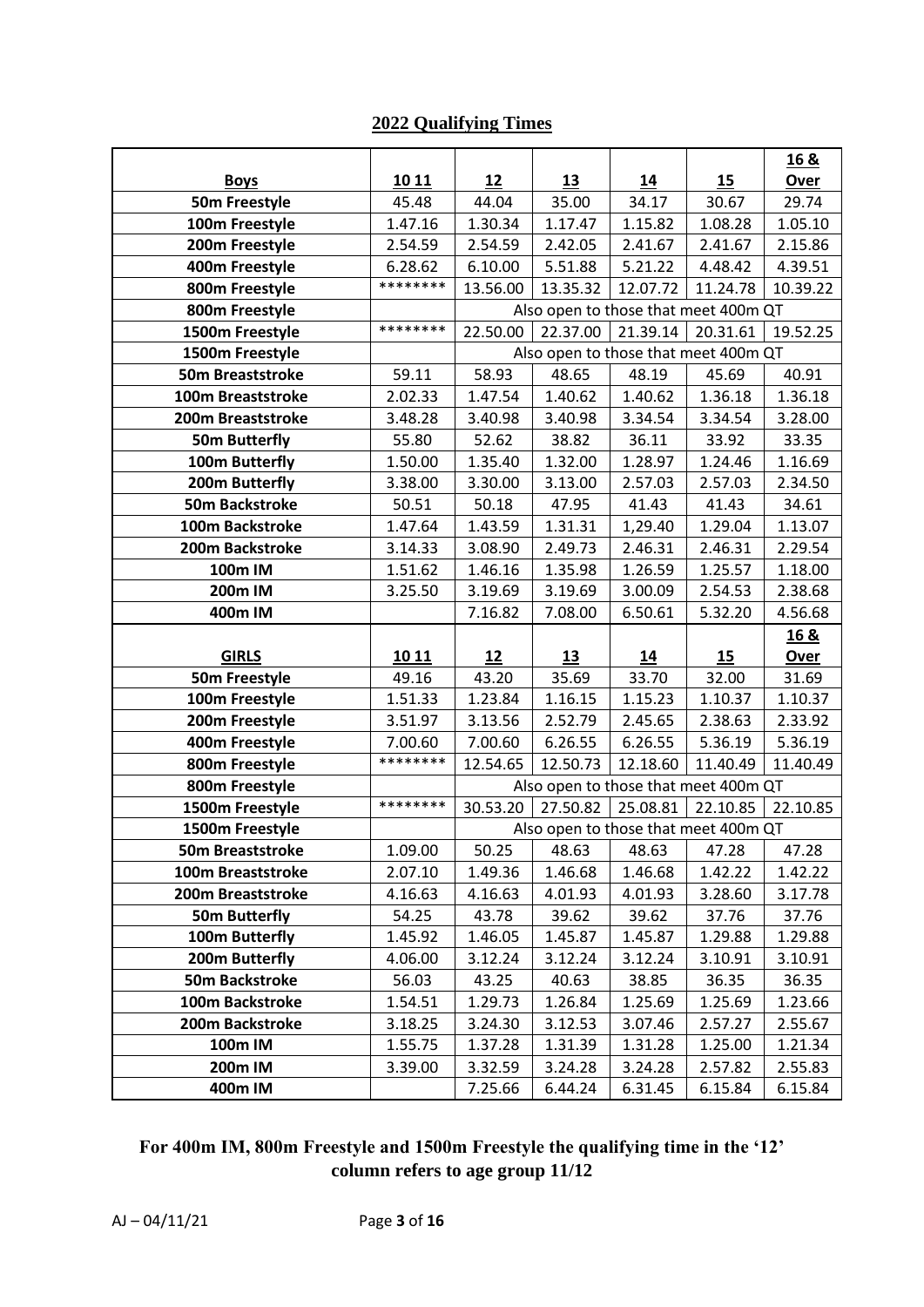# **CCASA County Championships and Age Groups**

#### **Promoters Conditions**

- 1. The competition will be held under Swim England Laws and Regulations and Swim England Technical Rules of Racing and is licensed to Level 2 by Swim England (Licence No TBC).
- 2. Events will be as stated in the programme. Ages are as at midnight on 31<sup>st</sup> December 2022.
- 3. Eligibility rules are covered in Annex 1 attached
- 4. Each swimmer must have achieved the relevant qualifying time for the stroke being swum as set out in the Meet Programme.
- 5. Minimum age requirements are as follows:
	- 50m, 100m, 200m and 400m (with exception of 400m IM) 10years old
	- 400m IM, 800m 1500m 11 years old

- 6. Para swimmers: Please see additional rules / exceptions in Annex 2.
- 7. All entry times must be submitted as short course (25m) times and have been achieved since

**19th December 2019** in respect of entries for distance (800m & 1500m) events

#### **3 rd January 2020** in respect of entries for all other events

- 8. Entry times must be either short course times (or long course converted times) as recorded on Swim England Rankings.
- 9. Entry times on the entry form must be given using 25m pool times (converted if appropriate).
- 10. The closing dates for entries are as follows:

**20th December 2021** in respect of entries for distance (800m & 1500m) events

**17th January 2022** in respect of entries for all other events

- 11. All entries must be submitted to the Recorder by email [\(ccasa.recorder@gmail.com\)](mailto:ccasa.recorder@gmail.com) using Hytek files
- 12. Each club must notify the Recorder by the entry deadline in the event of any swimmers with hearing impairments who require the use of a strobe light at the gala. In the event of multiple requests, the Recorder reserves the right to re-arrange heats to accommodate the swimmers. A secondary strobe will not be available for all venues and dates.

Each club must pay the entry fees for its swimmers as a consolidated single payment. Entry fees must be paid by bank transfer to CCASA's bank account (sort code: 30-98-76 account number: 02260131 quoting the club code as the payment reference). Deadlines for receipt of payments are as follows:

- **27th December 2021** in respect of entries for distance (800m & 1500m) events
- **24th January 2022** in respect of entries for all other events
- 13. Warm-up times and start times will be as stated in the programme.
- 14. Age groups are defined as 10/11yrs,12yrs,13yrs,14yrs,15yrs and 16years & over. Juniors are defined as 15 years and younger; Seniors are defined as 16 years and over. For 400 IM, 800m Freestyle the youngest age group is 11/12.
- 15. Heats and Finals
	- For 50m and 100m events will be swum as heats followed by individual age group finals however where there are 6 swimmers or less in an age group the event will be swum as a straight final. Heats will be seeded in accordance with the submitted entry times, slowest to fastest. Finals will comprise the six fastest swimmers in each age group with two reserves.
- 16. Finalists & reserves sign in: The finalists and reserves must declare their intention to swim in the final. This will be done by signing the relevant form held by the recorders or other appointed person and must be done within the 5 minutes following the first announcement of the names of the finalists and reserves for each event.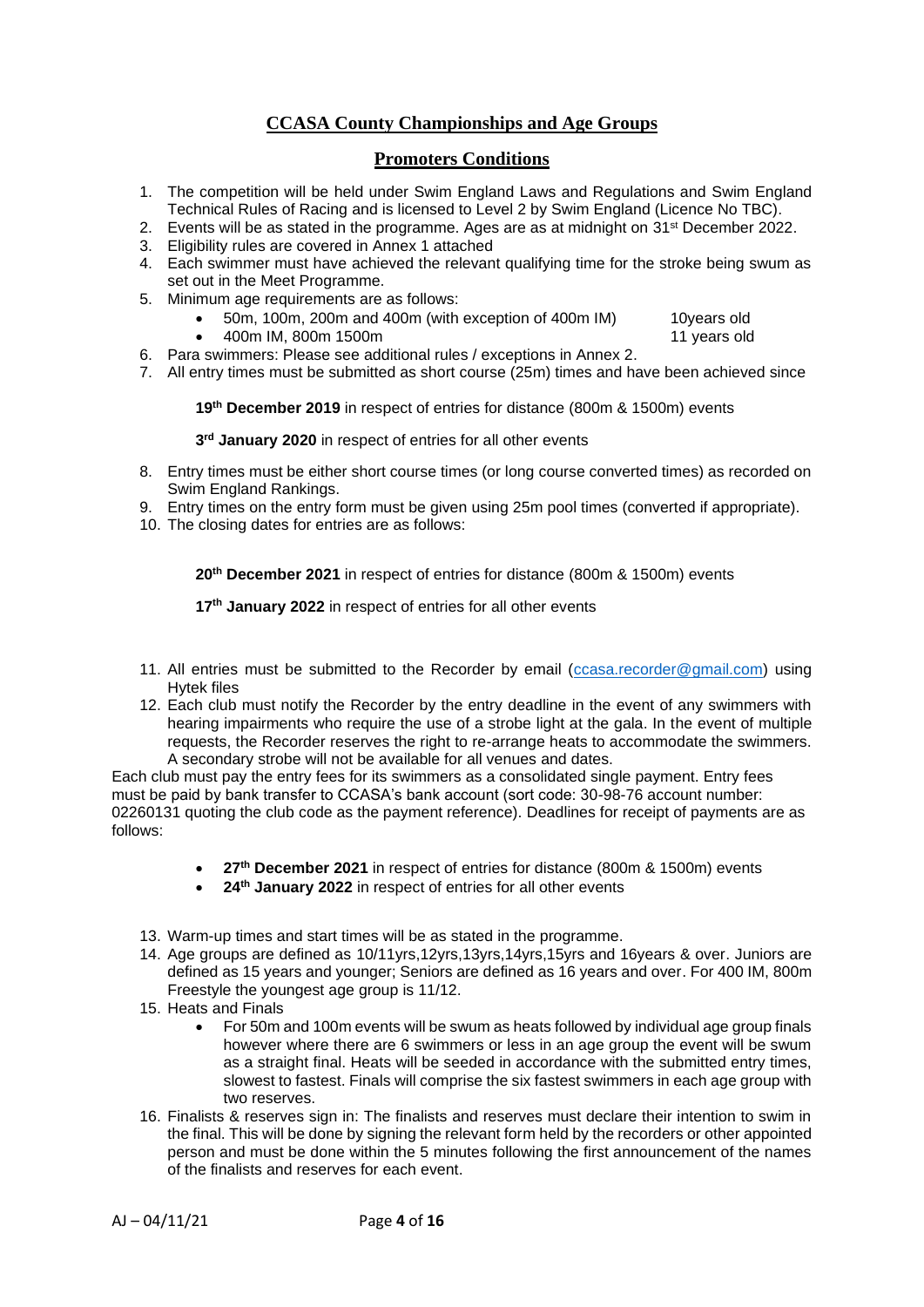- 17. Junior/Senior Champion is the fastest swimmer in the relevant age group. For 50m and 100m events this means the final.
- 18. Competition Best Times can be achieved in any heat regardless of whether it is a preliminary heat or a final
- 19. Championship Records. There are separate Championship records for Juniors and Seniors. These can only be achieved in finals (50m and 100m events) or where events are Heat Declared (all other distances)
- 20. Heat start lists will be issued at the gala.
- 21. Competitors must report to the marshals two events before their own event. Competitors for the first two events of a session must report at the end of the warm-up. It is the coach's responsibility to ensure that their swimmers present themselves to the marshal in sufficient time for their event. Races will not be delayed in the event that a swimmer fails to comply.
- 22. Trophies and Medals will be awarded in accordance with the criteria set out in Annex 3
- 23. Coaches and team managers should notify the recorders as soon as possible if any swimmer is unable to compete.
- 24. Failure to swim: If a swimmer fails to compete in an event he or she has entered without notification to the recorders by the start of warm up, his or her club will incur a fine for every such entry. Fines will be set at CCASA annual AGM in the year proceeding the county competitions. Fines may be waived in exceptional circumstances.
- 25. Only competitors, officials and holders of a valid coaches pass will be permitted poolside. A maximum of 4 poolside passes per club will be allowed at a cost of £25 each for the year calculated by the average number of Coaches and Team Managers present poolside over the first weekend of the Age Groups. To include programme and results sheets for the entire Championships (Age Groups and Distance).
- 26. All coaches and team managers must have a valid Disclosure and Barring Service (DBS) check. Coaches must have at least a Level 1 Coaching Certificate or equivalent. Team Managers must have a Team Manager Training Module 1 Certificate or equivalent. Chaperones must have club authorisation to be acting on behalf of the club. All coaches, team managers and chaperones are required to have a valid safeguarding certificate
- 27. The full ASA Guidance on Photography can be found in Wavepower the ASA Child Safeguarding Policy and Procedures available at www.swimming.org
- 28. Results will be communicated to clubs and made available on CCASA's website
- 29. All valuables and clothing left in the changing rooms will be entirely at the owner's risk.
- 30. No diving at any time is permitted in the shallow end of the pool.
- 31. The pool is hired under an agreement with the pool operator. As the pool is run primarily for the benefit of the public the temperature of the water and surrounding air is under the control of the pool operator. The water temperature is normally maintained above 28 degrees Centigrade. No refunds will be given if a swimmer decides not to compete on the day based solely on water temperature.
- 32. Data Protection Entries will be held on a computer solely for the purposes of this competition and consent, as required by the Data Protection Act 2018 and in line with GDPR 2018, to the holding of personal information on computer will be deemed to have been given by the submission of the entry. Personal Data will be available for inspection during the gala on application to the Promoter
- 33. Force majeure: In situations of force majeure or other unforeseen circumstances leading to the cancellation of galas or parts of galas or other incomplete performance, CCASA's liability will be restricted to a maximum of a refund of the entry fees to those affected for the affected events. CCASA will communicate the circumstances to clubs as soon as possible and seek to make alternative arrangements when this is reasonably feasible.
- 34. Other issues: In the event of any ambiguity in these rules, or if any issues arise that have not been dealt with in these rules, the Promoter will make a decision. If the issue is raised or known sufficiently in advance of the gala, the appropriate CCASA committee or competition organiser will make the decision in consultation with the chief referee and other CCASA personnel if appropriate. If it becomes apparent on the day, the Promoter's representative will make the decision in consultation with the lead referee and other CCASA personnel if appropriate. This decision will not be subject to appeal except on the grounds that it is contrary to ASA laws or regulations.
- 35. Anything not covered by these conditions will be at the discretion of the referee, who also reserves the right to alter these conditions in order to ensure the smooth running of the gala. Any such alterations will be announced during the meet.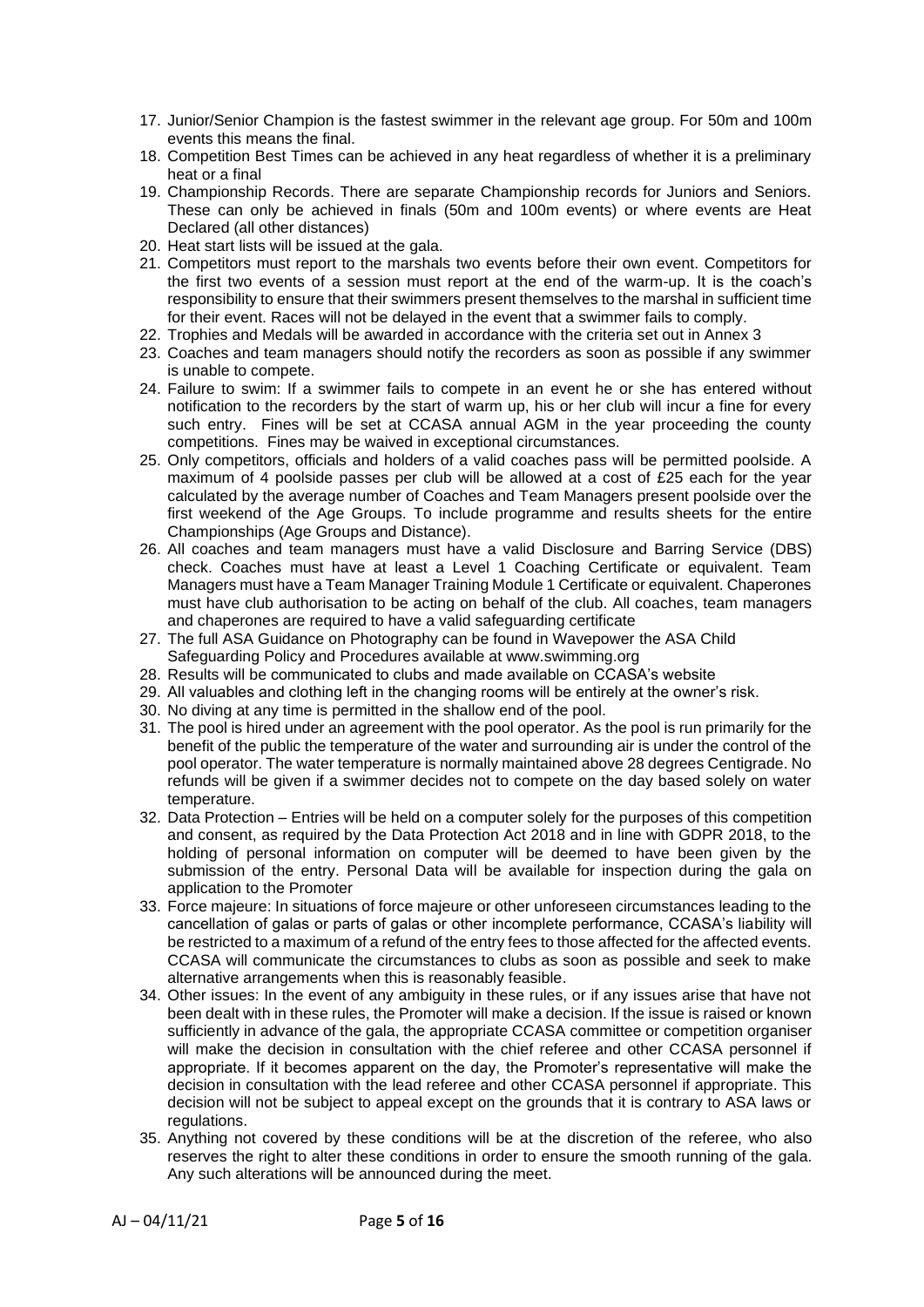36. Covid measures will be in place and guidance will be circulated nearer the time. There will be NO SPECTATORS at these events.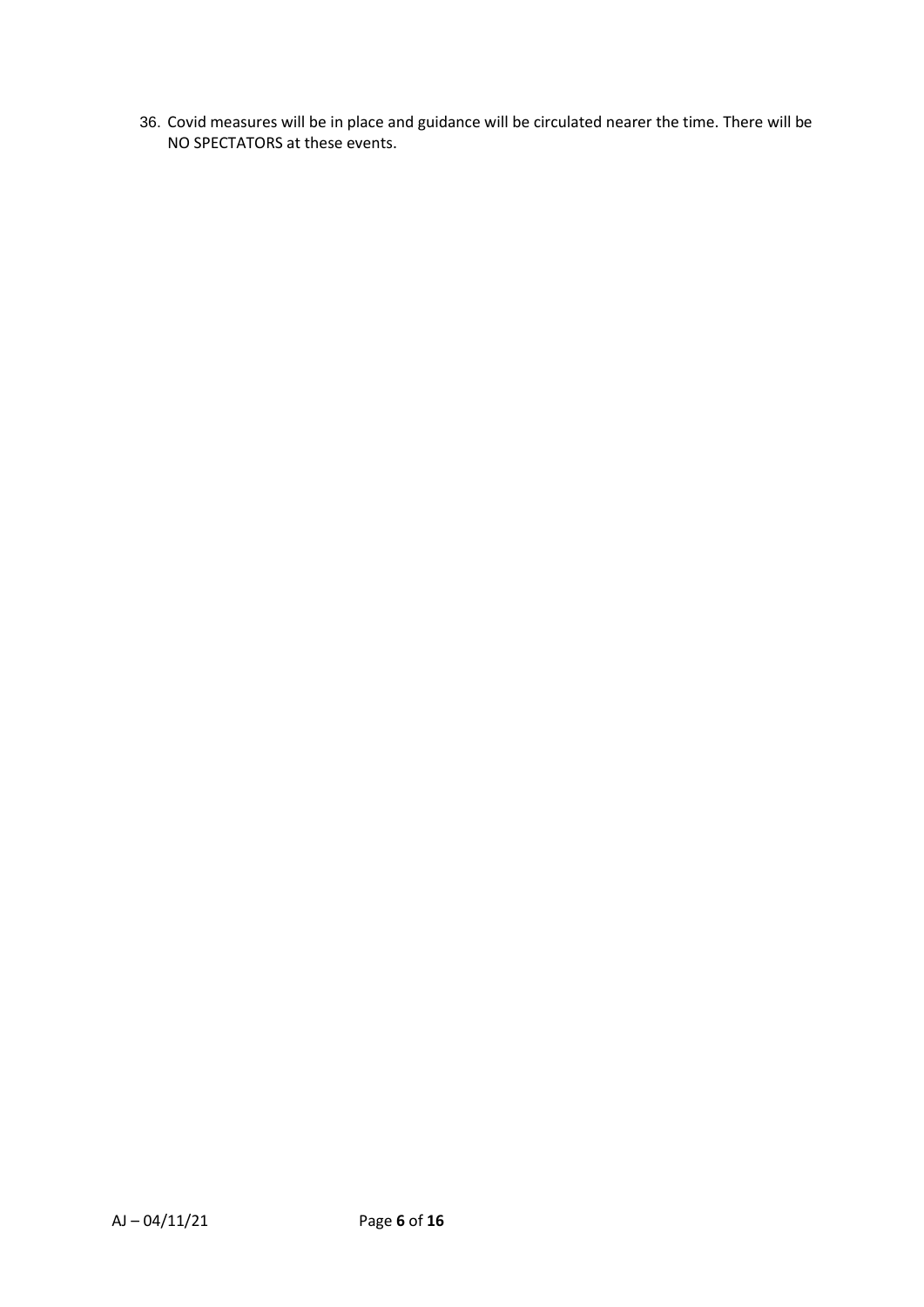# **Eligibility criteria**

| Residence              | To be eligible swimmers must ordinarily reside in Cornwall or neighbouring<br>Devon. (For the sake of clarification swimmers who spend term time outside<br>the county for educational purposes but otherwise meet this residential<br>condition are eligible. Likewise, swimmers at educational institutions in<br>Cornwall during term time are eligible.)                                                                                                                                                                                                                                                                                                                                                                                                                          |
|------------------------|---------------------------------------------------------------------------------------------------------------------------------------------------------------------------------------------------------------------------------------------------------------------------------------------------------------------------------------------------------------------------------------------------------------------------------------------------------------------------------------------------------------------------------------------------------------------------------------------------------------------------------------------------------------------------------------------------------------------------------------------------------------------------------------|
| Club membership        | To be eligible a swimmer must also be a member of a CCASA affiliated<br>club and registered with the Swim England as a member of a CCASA<br>affiliated club for not less than 60 days immediately prior to the<br>competition or the first day of a series of competitions. The swimmer<br>must compete for only one club for the duration of the competition or<br>series of competitions, which must be the club in whose name he or she<br>entered the competition or first of a series of competitions. [Note: This<br>means that a swimmer can change from one CCASA affiliated club to<br>another during the 60-day period but not after the entry date.]                                                                                                                       |
| Club membership        | To be eligible a swimmer must be a genuine active member of a CCASA<br>affiliated club who commonly trains with that club under whose name he<br>or she is entered into the competition and it is expected that their first<br>county loyalty will be to Cornwall swimming. To achieve this, it is<br>stipulated that a competitor entering any CCASA Competition must<br>perform the majority of his or her training with a club or clubs affiliated to<br>the CCASA during the qualifying periods of residence in the County or<br>neighbouring county as required by the residence rule above.                                                                                                                                                                                     |
| <b>County Loyalty</b>  | A competitor can only swim in the calendar events for one County in any<br>given year. If for example they choose to swim in the CCASA Junior<br>Interclub and/or County Championship and Age Groups they must not<br>enter or swim for any other county that same year - i.e. start in Cornwall<br>and remain in Cornwall. (Except in an Inter County Competition or an<br>invitation event promoted by CCASA). Competitors can move from one<br>Cornwall county club to another, they can also join another Club out of<br>County but if they have competed in the Cornwall County series of<br>events and then enter another Counties series of events in the same<br>calendar year they will automatically disqualify themselves from the<br>Cornwall series of events that year. |
| Members of H.M. Forces | Members of H.M. Forces based in Cornwall who are registered in<br>accordance with ASA Laws and Regulations may enter CCASA<br>competitions without being a member of a CCASA affiliated club. Neither<br>members of H.M. Forces based in Cornwall, nor their spouses or<br>children, will be subject to the 60-day rule. However, their spouses or<br>children must be members of a CCASA affiliated club and adhere to the<br>other eligibility rules.                                                                                                                                                                                                                                                                                                                               |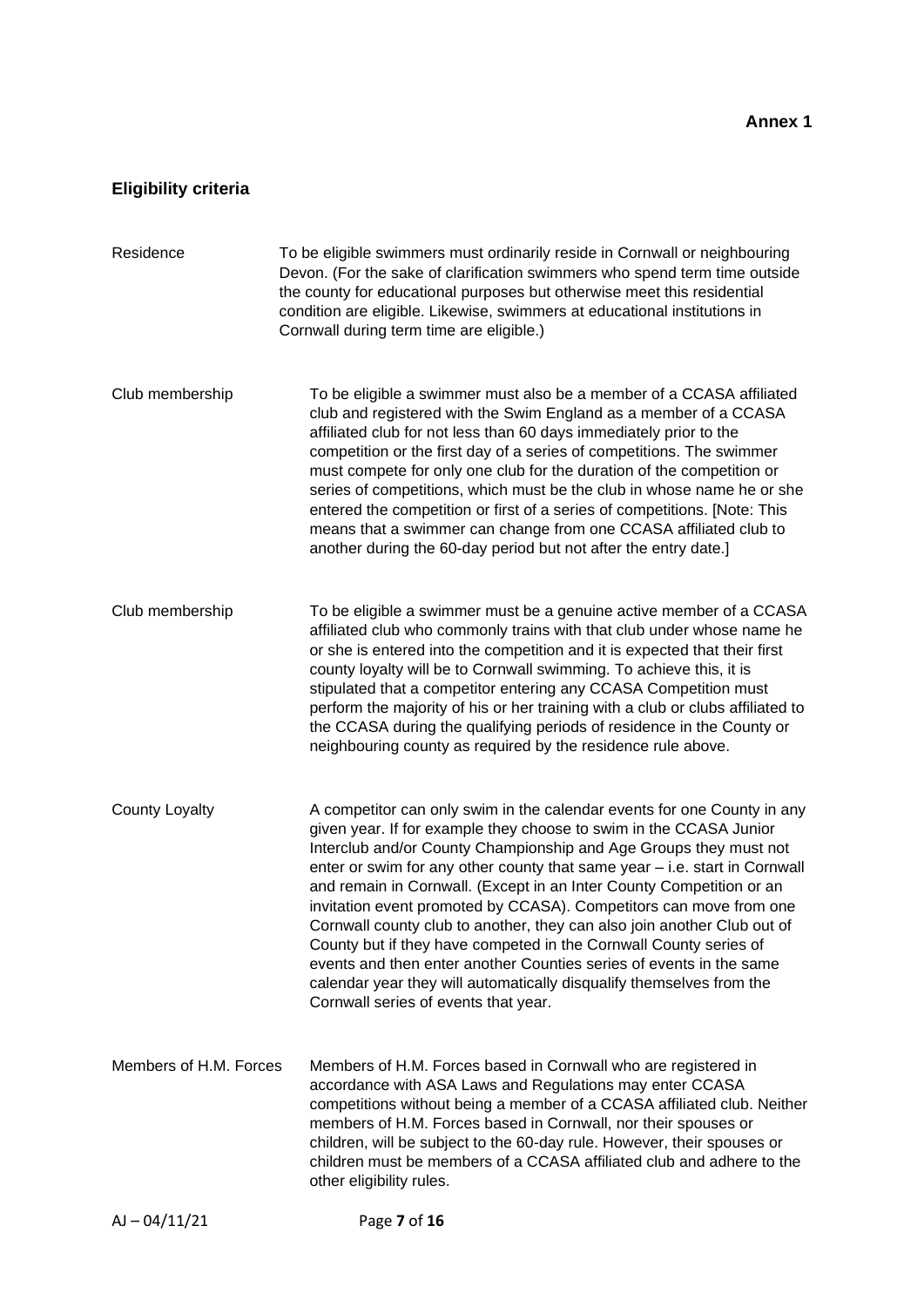Extenuating circumstances Regardless of the above eligibility rules, in the interests of the sport in cases of extenuating circumstances, the CCASA officers shall decide whether a swimmer will be allowed to compete. Their decision will be final. Their decisions will relate to individual swimmers and will not set binding precedents but may be taken into consideration in future decisions. Promoter and lead official to be notified for relevant galas when extenuating circumstances have been agreed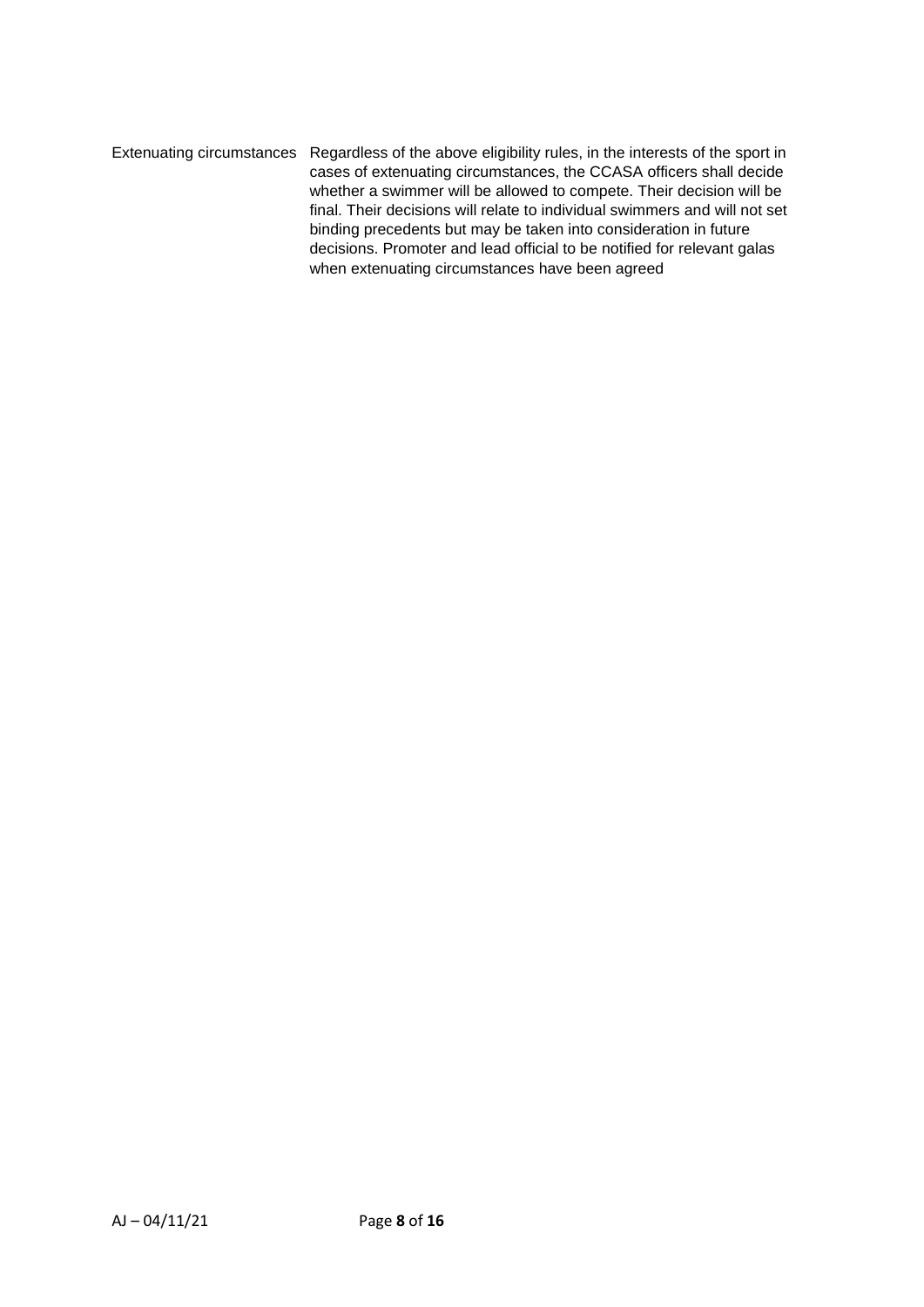#### **Additional rules and variations to CCASA competition rules for competitors with a disability that affects their swimming. Unless specifically stated here, the normal competition rules will apply.**

#### **CCASA encourages para swimmers to participate in its competitions.**

- Entry times Entry times will not apply to Para swimmers. Times submitted for entry must have been attained in a licensed meet and a record held on ASA ranking. The swimmer's coach is expected to consider and decide on the basis of the swimmer's current abilities whether the County Championships is the most appropriate competition for the swimmer. Advice may be obtained from the CCASA Para Representative.
- Awards Normal award rules apply EXCEPT where there is a single para swimmer entered into an age group event. If there is only one para swimmer entered in an age group event the swimmer must swim faster than the entry time submitted in order to attain an award.

The following additional information must be provided by the swimmer's club to the CCASA's designated recorder when sending in the club's entries:

| Classification      | If the swimmer has been classified, the classification must be notified, and a<br>copy submitted to the Recorder by the entry deadline. If the swimmer has a<br>Certificate of Swimming Disability a copy must be provided.                                      |
|---------------------|------------------------------------------------------------------------------------------------------------------------------------------------------------------------------------------------------------------------------------------------------------------|
| Stroke exemptions   | In the case of the County Age Groups and Championships the exemptions<br>must be exemptions recognised by the ASA and available from relevant<br>documentation.                                                                                                  |
| Poolside assistance | If the swimmer requires assistance for moving around the poolside, starting<br>(physical support or indication of the starting signal for the audio impaired),<br>turns (a tapper for visually impaired), or anything else, this must be notified in<br>advance. |
| <b>Wheelchairs</b>  | While spectating on poolside, swimmers in wheelchairs must be placed in<br>such a position where their chairs do not hinder the movement of other<br>swimmers and officials along the poolside.                                                                  |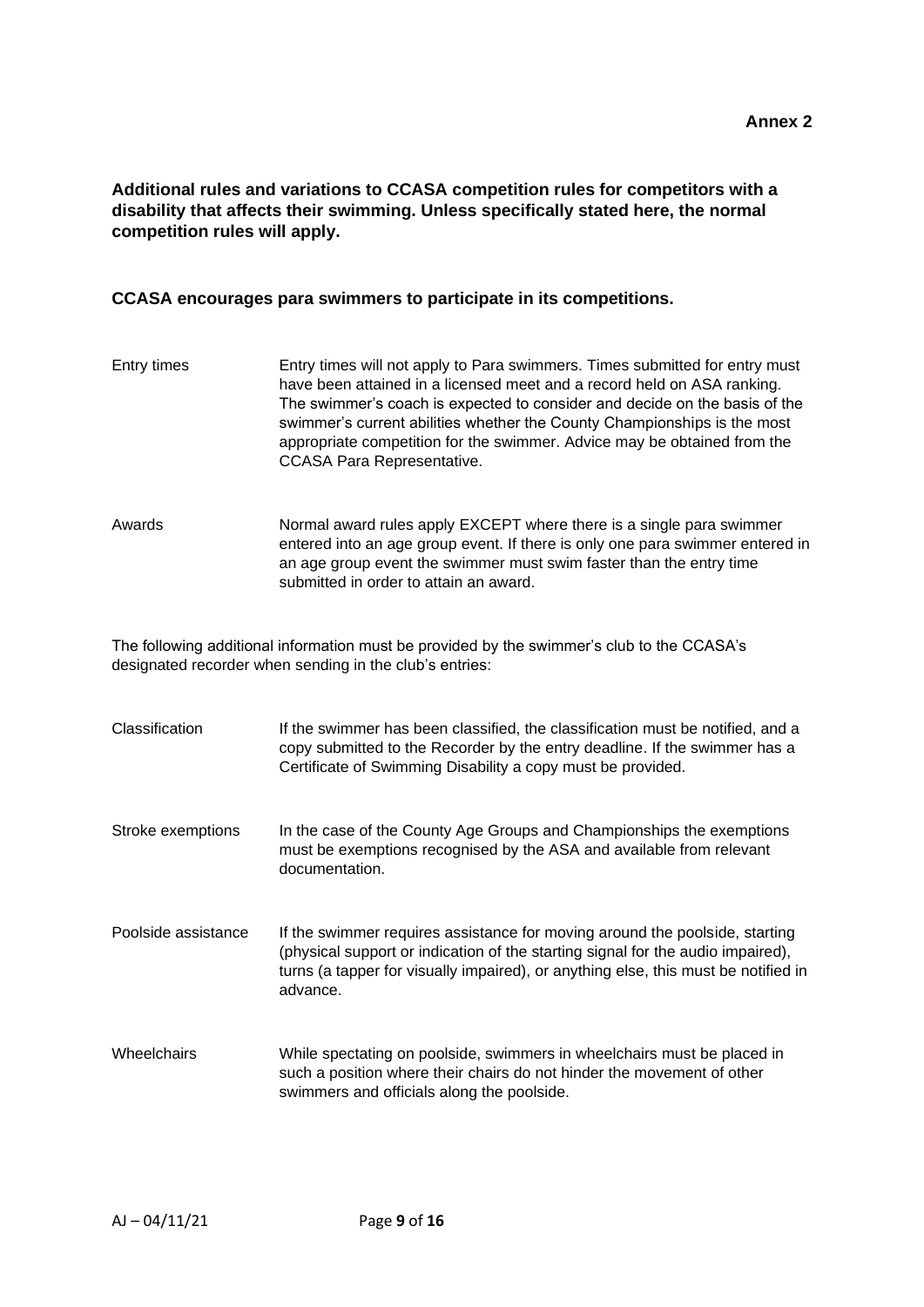## **Trophies and Medals**

#### **Individual awards: Age Groups**

Medals will be awarded to the 1st, 2nd & 3rd swimmers in each event in each of the age groups.

#### **Individual awards: Junior & Senior Championships**

Trophies or medals will be awarded to the 1st, 2nd, 3rd, 4th, 5th & 6th swimmers in each event.

#### **Individual KERNOW awards**

Presented to top boy and top girl in age groups individual age groups 10,11,12,13,14,15 and 16 plus.

The winner is the swimmer with the highest points total.

Scoring will be: 1st, 6 points; 2nd, 5 points; 3rd, 4 points; 4th, 3 points; 5th, 2 points; 6th, 1 point

Scores will be recorded for age group finals in 50m and 100m events and all HDW in all 200m, 400m, 800m and 1500m event. In the event of swimmers having equal points the winner will determined by the swimmer who achieved most first places. In the event that doesn't determine a winner then numbers of second places will be considered.(and so on until a winner is determined)

#### **Ellis Trophy (this is a club trophy)**

Presented at the end of the final session (unless result cannot be determined)

Points will be awarded for all ages and individual events in the County Championship and Age Group Competition, including both heats (only in events that are heat declared winners) and finals, and including the long-distance events (800 metres & 1,500 metres) but excluding any relay events or team competitions.

Scoring will be: 1st, 6 points; 2nd, 5 points; 3rd, 4 points; 4th, 3 points; 5th, 2 points; 6th, 1 point. In the event of a tie points will be averaged (ie total points divided by number of swimmers)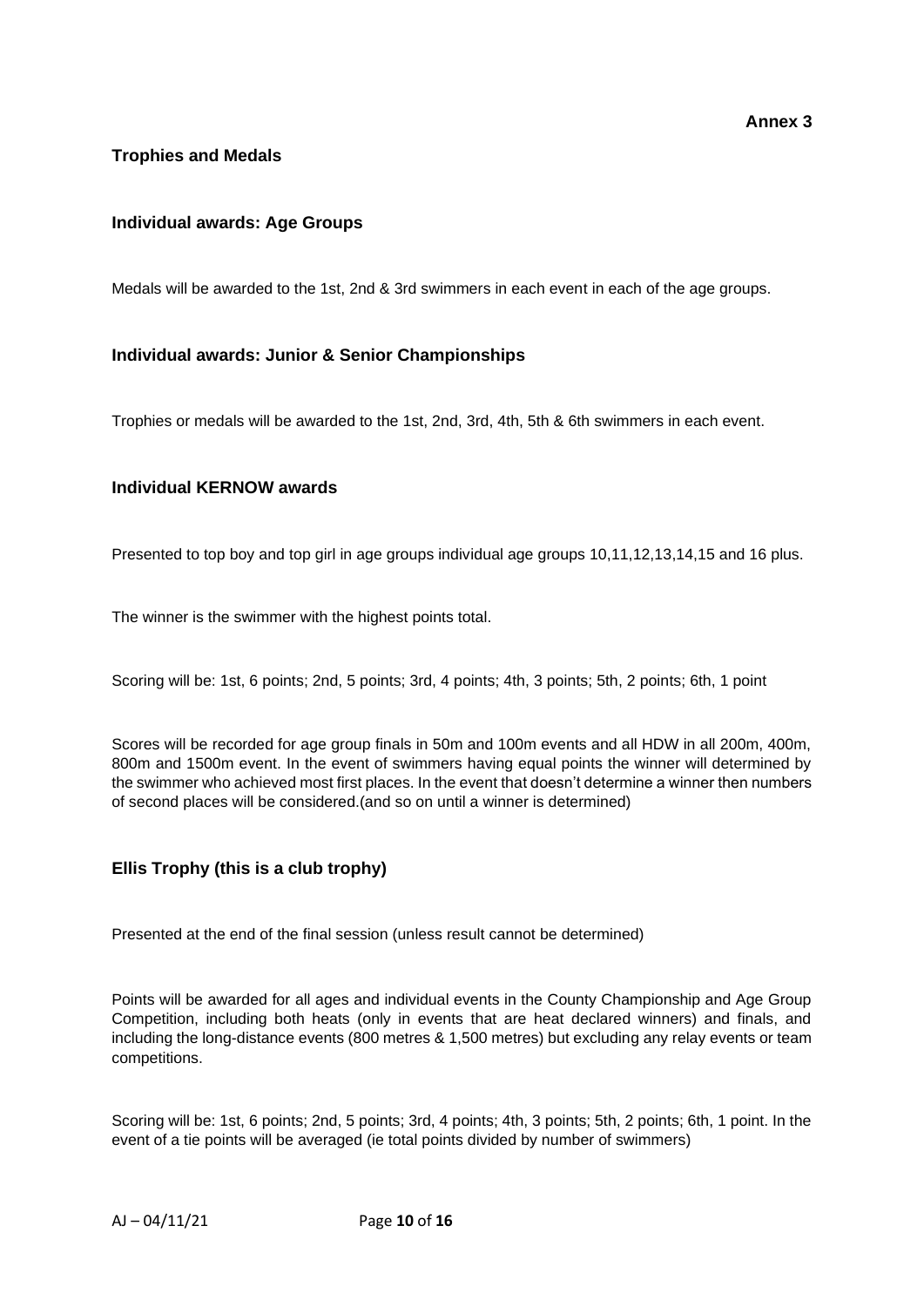The club achieving the highest total number of points will be awarded the trophy. In the event of a tie the club achieving the highest number of first places in the above qualifying events will be the winner.

#### **John Hickman Trophy (this is a club trophy)**

Presented at a time determined by the Recorder

Points will be awarded to the club that achieves the highest number of points in the distance events (800m & 1500m) across all age groups girls 11/12, 13, 14, 15 16 plus and boys 11/12, 13, 14, 15, 16 plus.

Scoring will be: 1st, 6 points; 2nd, 5 points; 3rd, 4 points; 4th, 3 points; 5th, 2 points; 6th, 1 point.

#### **Speedo Trophy (individual award)**

Presented at the end of the final session (unless result cannot be determined)

Awarded to the top boy and top girl in the 15 year old age group,

Calculated based on the two swims achieving the highest FINA points from heats or finals, only one of which can be 50 metres.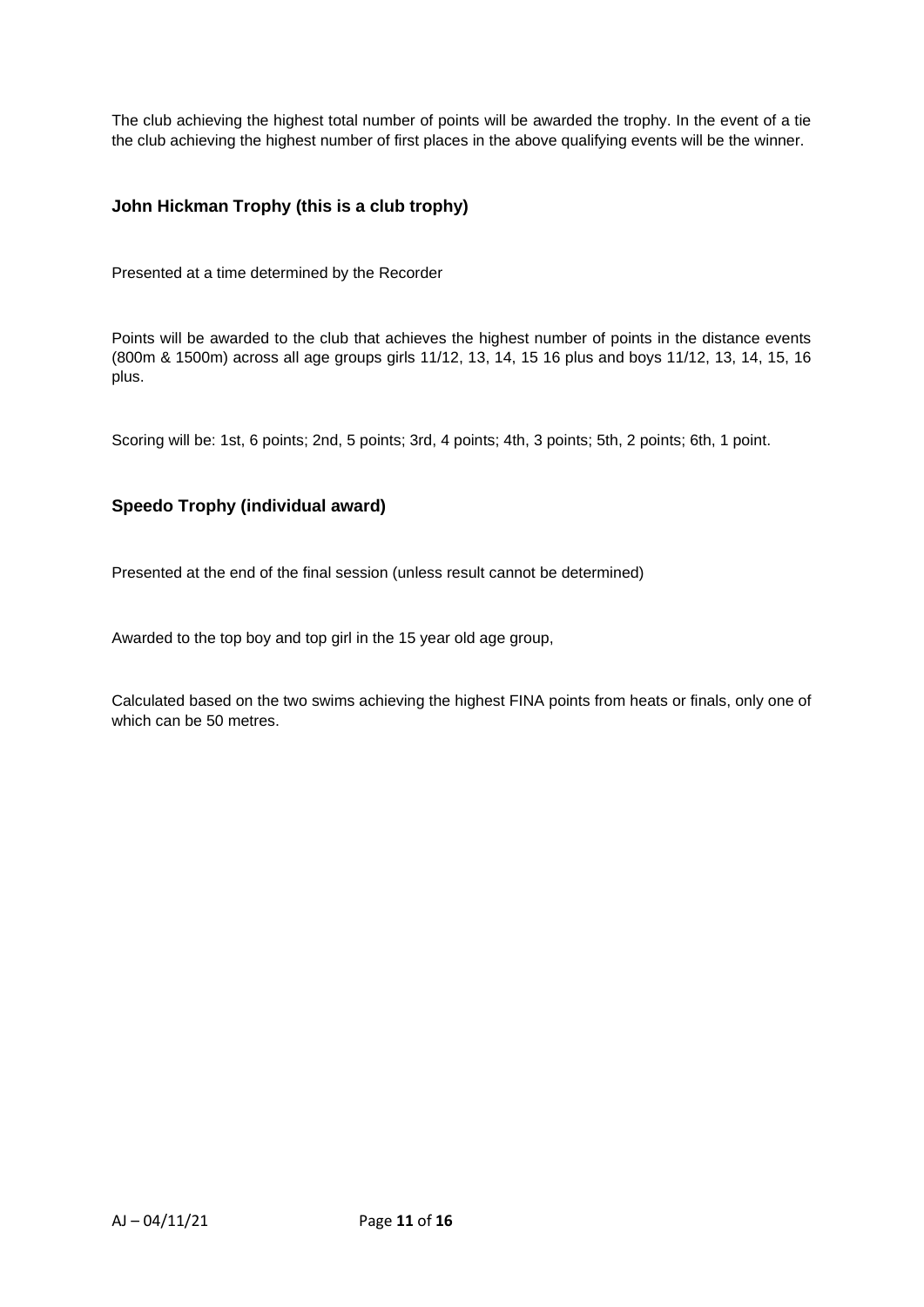## **2022 CCASA County Championships and Age Groups Competition**

#### **CCASA County Championships and Age Groups 800m distance event 2020 Session 1**

Saturday 8<sup>th</sup> January Penzance Leisure Centre

All genders and ages swim together according to seeded times

#### Age on 31/12/2022

#### **CORNWALL COUNTY ASA GALAS 2022**

AGE AS OF 31<sup>ST</sup> December 2022 Under SE Laws and SE Technical Rules.

#### **ENTRY FORM**

| <b>First name</b> | <b>Surname</b> | Club | Date of birth | Age at<br>31/12/2022 |
|-------------------|----------------|------|---------------|----------------------|
|                   |                |      |               |                      |

| <b>FEMALE ENTRIES</b> |            | <b>MALE ENTRIES</b> |            |
|-----------------------|------------|---------------------|------------|
| Stroke distance       | Entry time | Stroke distance     | Entry time |
| 800m Freestyle        |            | 800m Freestyle      |            |

Submitted times \* will be times achieved in a 25m pool after 19<sup>th</sup> January 2019. All entry time must have been achieved at an SE licenced meet.

Age groups 11/ 12. 13. 14. 15, 16 & over age groups: **ENTRY FEE £9.00** -

Closing date for entries to **CCASA WILL** be **20 TH December 2021.** Completed entry forms should reach your club (with cheque for full amount due made payable to your club) by the date set by your club for onward transmission to CCASA by **CCASA** closing date. **Note for swimmers/ parents/ guardians / carers etc**: Swimmers names ages and clubs will normally be published in spectator programmes/ in published results / on CCASA website and in other relevant places. If for any reason a swimmers name shall be with-held this MUST be notified to your club for onward notification to the CCASA. The full CCASA constitution can be obtained from your swimmer's club. The club is also able to provide you with copies of ASA Laws, regulations and technical rules.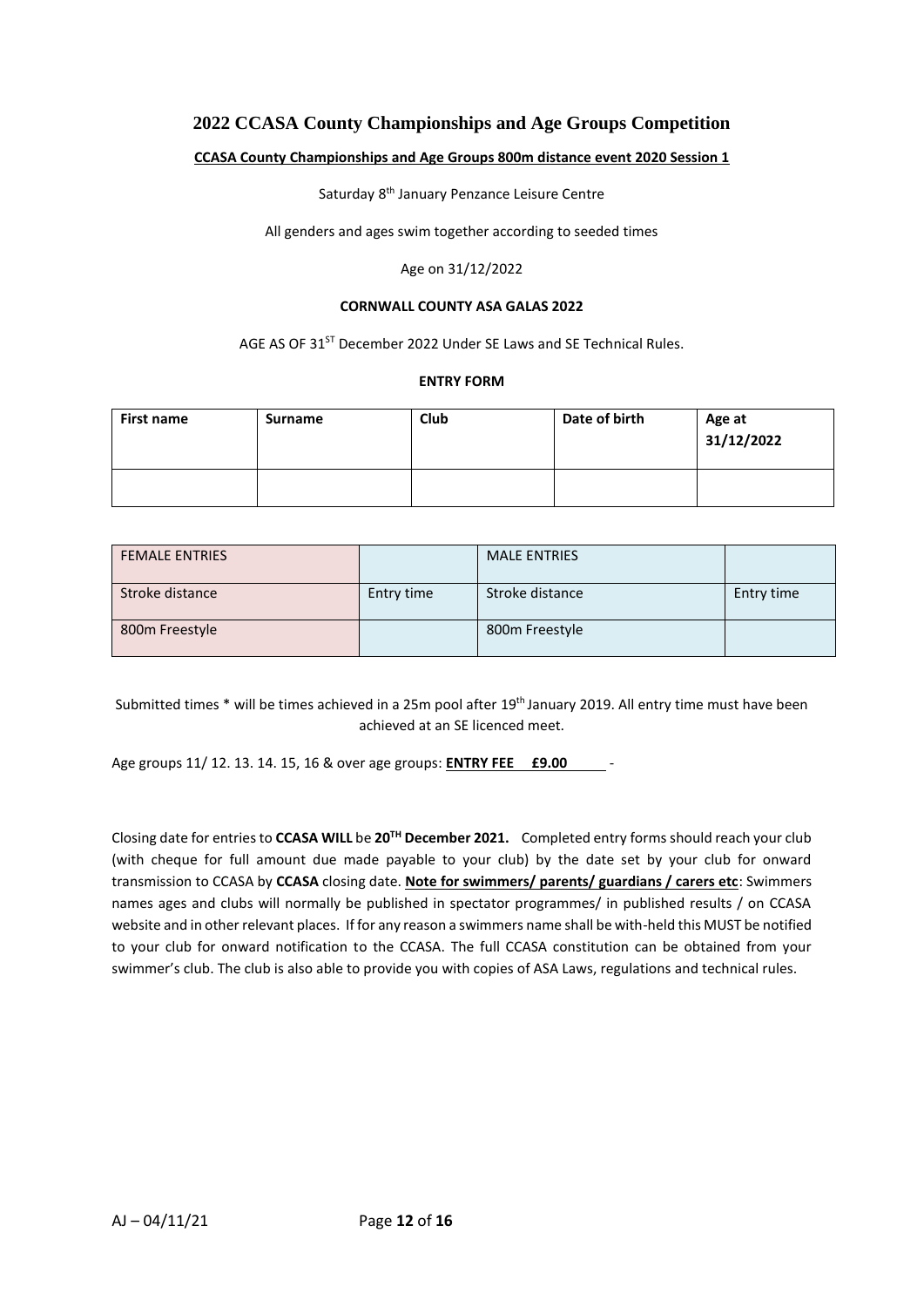#### **2022 CCASA County Championships and Age Groups Competition**

#### **CCASA County Championships and Age Groups 1500m distance event 2020 Session 2**

Sunday 22<sup>nd</sup> January Bodmin Dragon Leisure Centre

All genders and ages swim together according to seeded times

#### Age on 31/12/2022

#### **CORNWALL COUNTY ASA GALAS 2022**

AGE AS OF 31<sup>ST</sup> December 2022 Under ASA Laws and ASA Technical Rules.

#### **ENTRY FORM**

| First name | Surname | <b>Club</b> | Date of birth | Age at<br>31/12/2022 |
|------------|---------|-------------|---------------|----------------------|
|            |         |             |               |                      |

| <b>FEMALE ENTRIES</b> |            | <b>MALE ENTRIES</b> |            |
|-----------------------|------------|---------------------|------------|
| Stroke distance       | Entry time | Stroke distance     | Entry time |
| 1500m Freestyle       |            | 1500m Freestyle     |            |

Submitted times \* will be times achieved in a 25m pool after 19<sup>th</sup> January 2019. All entry time must have been achieved at an ASA licenced meet.

Age groups 11/ 12. 13. 14. 15, 16 & over age groups: **ENTRY FEE £9.00** -

Closing date for entries to **CCASA WILL** be **20th December 2021.** Completed entry forms should reach your club (with cheque for full amount due made payable to your club) by the date set by your club for onward transmission to CCASA by **CCASA** closing date. **Note for swimmers/ parents/ guardians / carers etc**. Swimmers names ages and clubs will normally be published in spectator programmes/ in published results / on CCASA website and in other relevant places. If for any reason a swimmers name shall be with-held this MUST be notified to your club for onward notification to the CCASA. The full CCASA constitution can be obtained from your swimmers club. The club is also able to provide you with copies of ASA Laws, regulations and technical rules.

CCASA PROGRAMME OF EVENTS FOR 2022 CONSIST OF CHAMPIONSHIPS AND AGE GROUP EVENTS and CCASA 'RISING STARS' GALA. Designed to cater for all levels of competition swimming within the County. These events are historically interlinked. Qualifying entry to one will affect entry to the other. Please refer to competition rules these are posted on CCASA WEBSITE www.swimcornwall.org

**Notes for club officials** Please make sure you read the relevant rules and ensure that you adhere to them in handling the entries from your club and that you provide the necessary advice to your swimmers and their adults. *Declaration*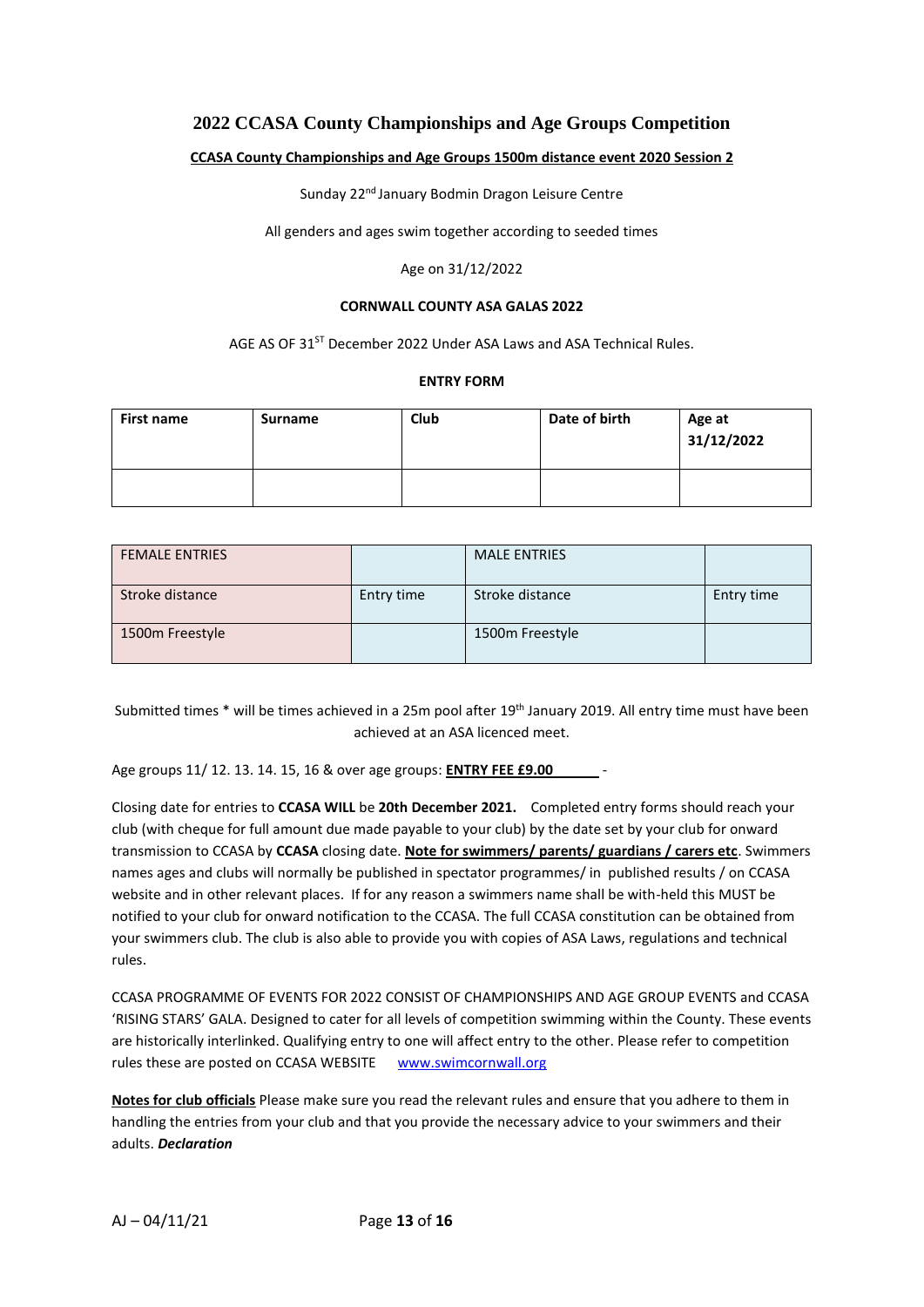| I declare that the above details are correct, that I am | Countersignature of parent / guardian/ person with                                                         |  |  |  |  |
|---------------------------------------------------------|------------------------------------------------------------------------------------------------------------|--|--|--|--|
| eligible to compete in accordance with the relevant     | parental responsibility supporting the swimmers                                                            |  |  |  |  |
| ASA Laws, regulations and technical rules and CCASA     | application and declaration.                                                                               |  |  |  |  |
| rules and I accept the rules of the competition.        |                                                                                                            |  |  |  |  |
|                                                         | Signature                                                                                                  |  |  |  |  |
| Signature of swimmer                                    |                                                                                                            |  |  |  |  |
|                                                         |                                                                                                            |  |  |  |  |
|                                                         |                                                                                                            |  |  |  |  |
|                                                         |                                                                                                            |  |  |  |  |
|                                                         |                                                                                                            |  |  |  |  |
|                                                         | I certify that the above information is correct and that the swimmer meets the entry requirements for this |  |  |  |  |
|                                                         | competition in accordance with ASA Laws, regulation and technical rules and the CCASA Constitution and     |  |  |  |  |
| competition rules                                       |                                                                                                            |  |  |  |  |
|                                                         |                                                                                                            |  |  |  |  |
|                                                         |                                                                                                            |  |  |  |  |
|                                                         |                                                                                                            |  |  |  |  |
|                                                         |                                                                                                            |  |  |  |  |
|                                                         | Long course times are acceptable, but they must be converted to 25m times and be within the short course   |  |  |  |  |
| qualifying entry time                                   |                                                                                                            |  |  |  |  |
|                                                         |                                                                                                            |  |  |  |  |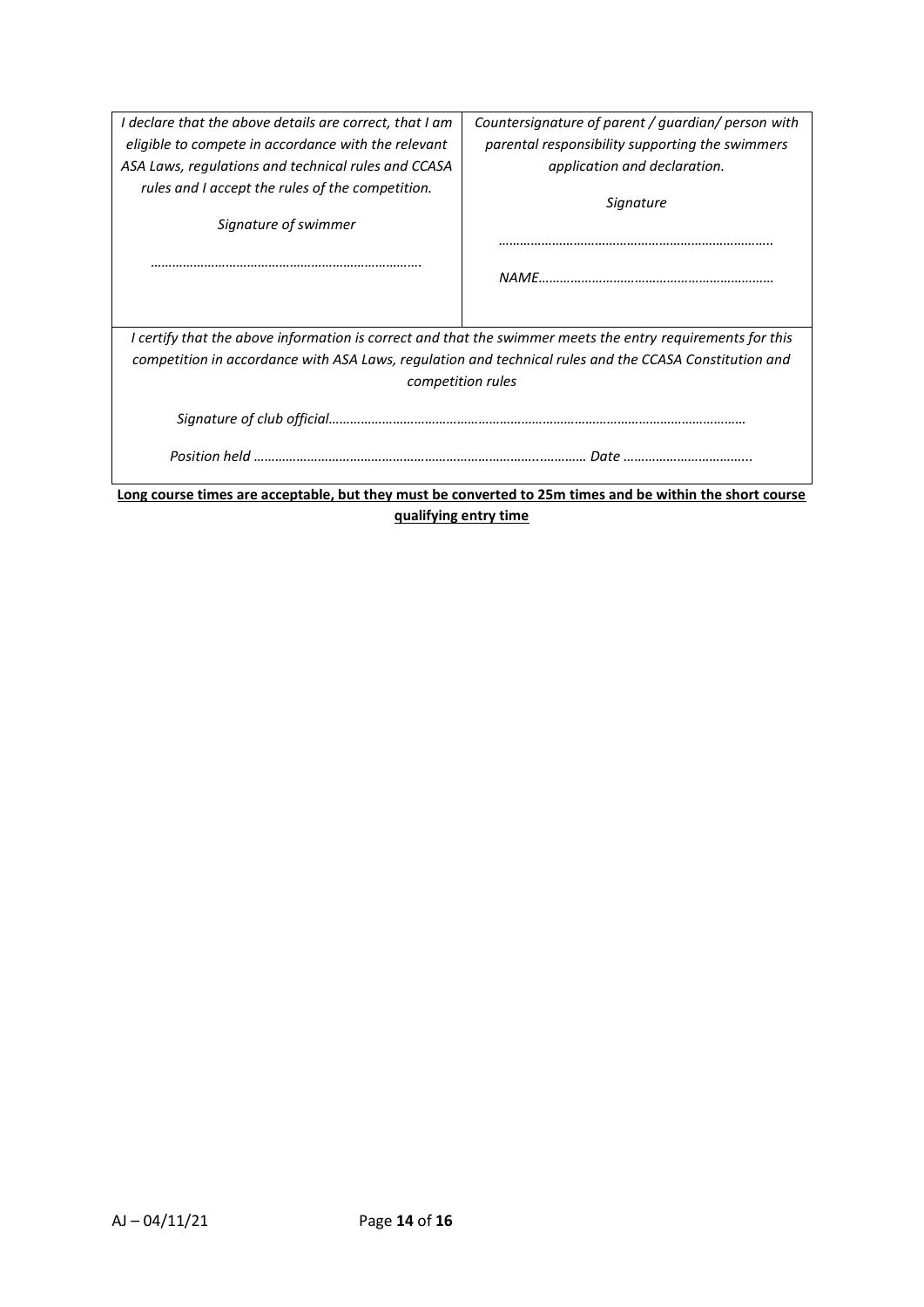## **2022 CCASA County Championships and Age Groups Competition**

#### **5th February 2022, Penzance Leisure Centre – Session 3 & 4**

## **6th February 2022, Bodmin Dragons Leisure Centre – Session 5 & 6**

# **12th February 2022, Penzance Leisure Centre – Session 7 & 8**

# **13th February 2022, Bodmin Dragons Leisure Centre – Session 9 & 10**

AGE AS OF 31<sup>ST</sup> December 2022 Under SE Laws and SE Technical Rules.

#### **ENTRY FORM**

| First name | <b>Surname</b> | Club | Date of birth | Age at<br>31/12/2022 |
|------------|----------------|------|---------------|----------------------|
|            |                |      |               |                      |

| <b>FEMALE ENTRIES</b>  |            | <b>MALE ENTRIES</b>    |            |
|------------------------|------------|------------------------|------------|
| Stroke distance        | Entry time | Stroke distance        | Entry time |
| 50m backstroke         |            | 50m Backstroke         |            |
| 100m backstroke        |            | 100m Backstroke        |            |
| 200m backstroke        |            | 200m Backstroke        |            |
| 50m breaststroke       |            | 50m Breaststroke       |            |
| 100m breast stroke     |            | 100m Breaststroke      |            |
| 200m breaststroke      |            | 200m Breaststroke      |            |
| 50m butterfly          |            | 50m Butterfly          |            |
| 100m butterfly         |            | 100m Butterfly         |            |
| 200m butterfly         |            | 200m Butterfly         |            |
| 50m freestyle          |            | 50m Freestyle          |            |
| 100m freestyle         |            | 100m Freestyle         |            |
| 200m freestyle         |            | 200m Freestyle         |            |
| 400m freestyle         |            | 400m Freestyle         |            |
| 100m Individual Medley |            | 100m Individual Medley |            |
| 200m Individual Medley |            | 200m Individual Medley |            |
| 400m Individual Medley |            | 400m Individual Medley |            |